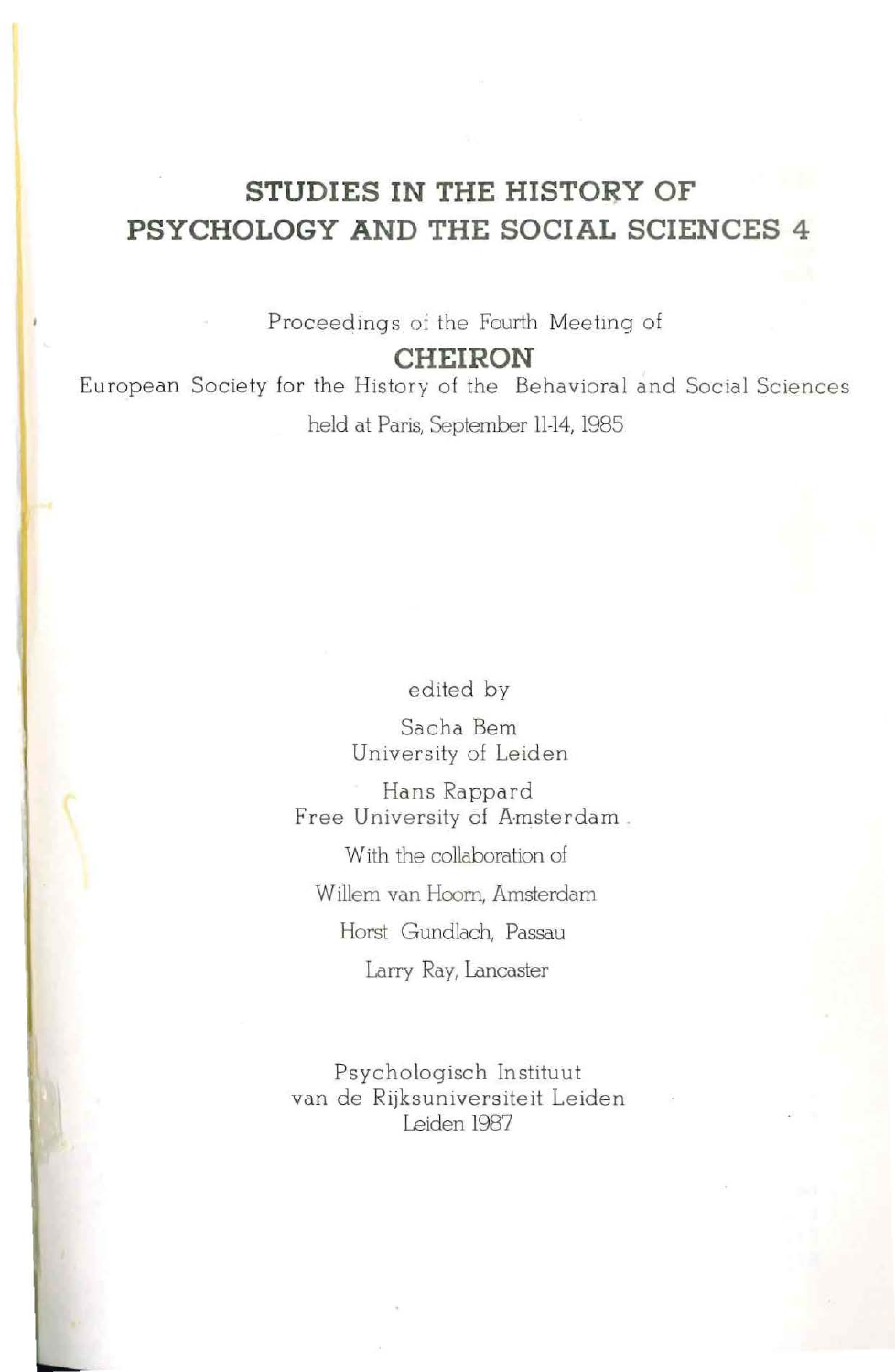vii CHEIRON ·· EUROPE European Society for the History of behavioral and social Sciences IVth annual Meeting 11-14 Septembre 1985 Centre National de la Recherche Scientifique 15 Quai Anatole France Paris 7° \lednesday 11 September 09.00 - 10.00 Opening Adresses  $10.00 - 11.00$  Models of the historiography in the human and social sciences Chair: Ingemar Nilsson (Göteborg) P.J. van Strien (Groningen) and G.C.C. Dehue  $(Groningen):$  A multidimensional model of historiography in the social sciences Siegfried Sporer (Regensburg): Historiography, psychology and the context of utilization  $11.30 - 13.00$  Philosophy and theory in human and social sciences Chair: Manfred Thielen (Berlin)<br>Irmingard Staeuble (Berlin): Irmingard Staeuble (Berlin): Konzepte der Geschichtlichtkeit des Menschen und die Idee einer historischen Psychology Istva Magyari -Beck (Budapest): Psychology and Technique 综合和: C. Tögel (Sofia): Wahrnehmung und Widerspiegelung: ein 1995 F unklares Kapitel der Historiographie von Psychologie und Philosophie Wear 14.30 - 15.30 Controversies on methodology in sociology Chair: Kurt Danziger (York) ektiva Jennifer Platt (Brighton): The SSRC restudy of este Angell's cases from 'The Family encounters the Depression' Rein de Wilde ( Groningen): From normal to abnormal discourses: a sociological interpretation of methodological controversies in Weiman sociology en de la posta de la provincia del control de la contradición de la contradición de la contradición de la cont<br>La contradición de la contradición de la contradición de la contradición de la contradición de la contradición 15.30 16.30 History of Crowd Psychology Chair: Kurt Danziger (York) Jaap van Ginneken (Leiden): Tarde, Dreyfus and public opinion Gregory McGuire (York): Hypnotic suggestion and criminal responsability  $17.00 - 18.30$  Professionalization and institutionalization of human and social sciences Chair: Jaap van Ginneken (Leiden) Alain Drouard (Paris): Analyse comparative des processus d'institutionalisation des sciences sociales dans les facultés de droit et dans les facultés de lettres au xrxeme et xxeme siecle Pierre Desmarez (Bruxelles): L'étude des relations collectives de travail et les späcialistes de sciences sociales: examen d'une controverse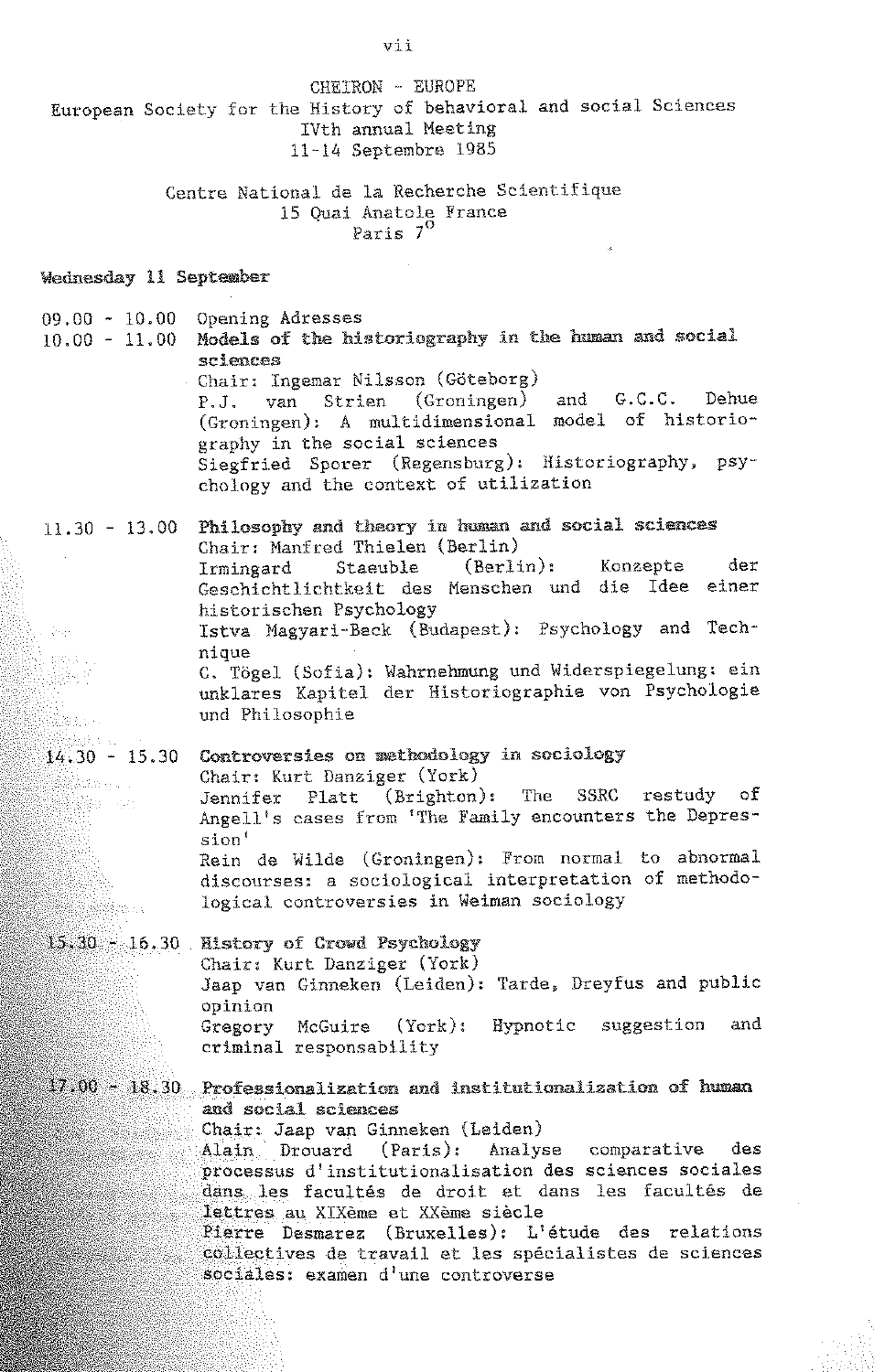Geneviève Paicheler (Paris): La professionalisation du savoir psychologique aux Etats-Unis (1865-1924)

### Thursday 12 September

- $09.00 10.00$  Re-examination of "classical studies" in psychology and social psychology Chair: Ian Lübeck (Guelph) Frances Cherry (Carleton): The development of a classic study in social psychology: Sherif's summer camp studies J. Verster (Groningen): The enquiry set up by Heymans and Wiersma in the Netherlands in 1905 reanalyzed in 1985
- 10.00 11.00 History of Social Psychology Chair: Ian Lübeck (Guelph) Dominique Le Dissert and Henri Paicheler (Paris): Pour une histoire recente et encore a faire de la notion de créativité: lois psychologiques ou lois du marché?<br>Robert Pagès (Paris): Structure et fonction Structure et fonction de l'expérimentalisme psycho-social chez Charles Fourier
- 11.30 13.00 **History of psychology** I Methodology and investigative practices Chair: Jennifer Platt (Brighton) A.D. Lovie and P. Lovie (Liverpool): Presupposition in Clark L. Hull's learning theory: evidence from curve fitting and other related topics Trudy Dehue and G.H. de Vries (Groningen): Social origins of psychological methodology in the Netherlands ( $+$  1900 till now) Kurt Danziger (York): Social context and investigative practices: german and american patterns in the early 20th Century
- 14.30 15.30 History of Psychology II: Theories Chair: Larry Ray (Lancaster) Andrew S. Winston (Guelph): The use and misuse of Aristotle four causes in psychology François Dachet and Paul Henry (Paris): Associationism and utilitarism revisited
- 16.00 18.00 Business Meeting

#### **Friday 13 September**

09.00 - 11.00 History of Psychology III: Theories (continued) Chair: Hans Rappard (Amsterdam)<br>Roberto Cordeschi (Roma): P Cordeschi (Roma): Purpose, feedback and homeostasis: dimensions of a controversy in psychological explanation Mathias Petzold (Düsseldorf): Analyse eines psychologischen Konstrukts aus wissenschafthistorischen Sicht: kognitive Stile Ingermar Nilsson (Göteborg): David Katz as a swedishi: psychologist